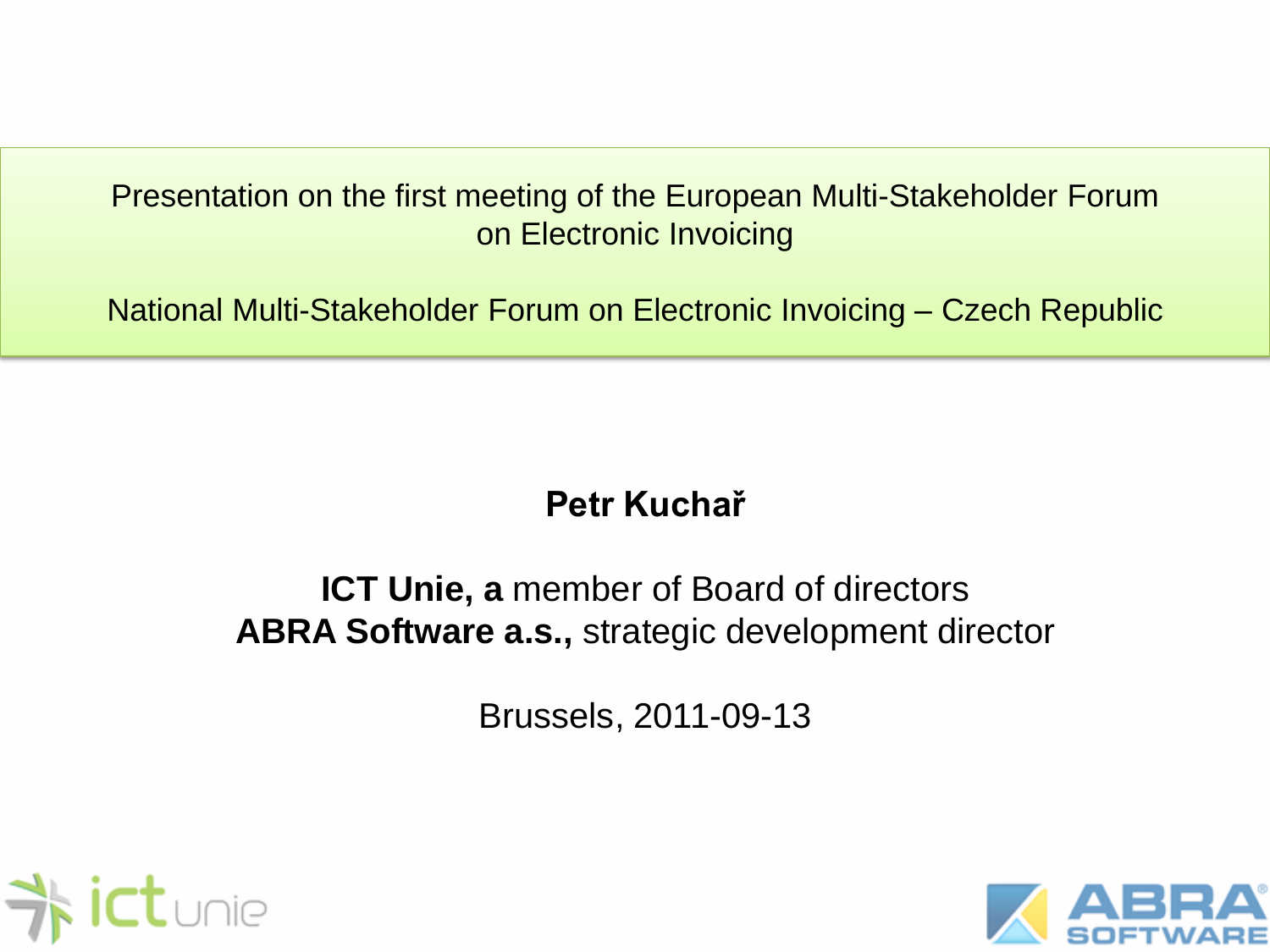#### comment on TASK 1

### **Monitoring e-invoicing uptake in Member states and EU Level**

The Czech Republic belongs to the countries, where the question of electronic invoicing is at the **forefront of public and private sector**.

We use **global UN EDIFACT formats**, subsets EANCOM and ODETTE, in the retail and automotive sector. These systems are used by thousands of clients.

Furthermore, in Association of IT industry "ICT Union" a **structured XML format called ISDOC** was developed in 2009. Format was **derived from UBL2.0** and is intended primarily for use in SME sector. Its spread now is thousands private and public entities and this figure is rapidly increasing. Format supports the Working group of the ICT Union and it is **currently implemented by 38 software houses**, including local subsidiaries of SAP and Microsoft.

And finally, **no small set of companies** and government offices uses **unstructured data format – PDF** as an electronic invoicing. But this way is gradually being replaced by the structured formats as quick as we are able to explain their advantages over unstructured one.



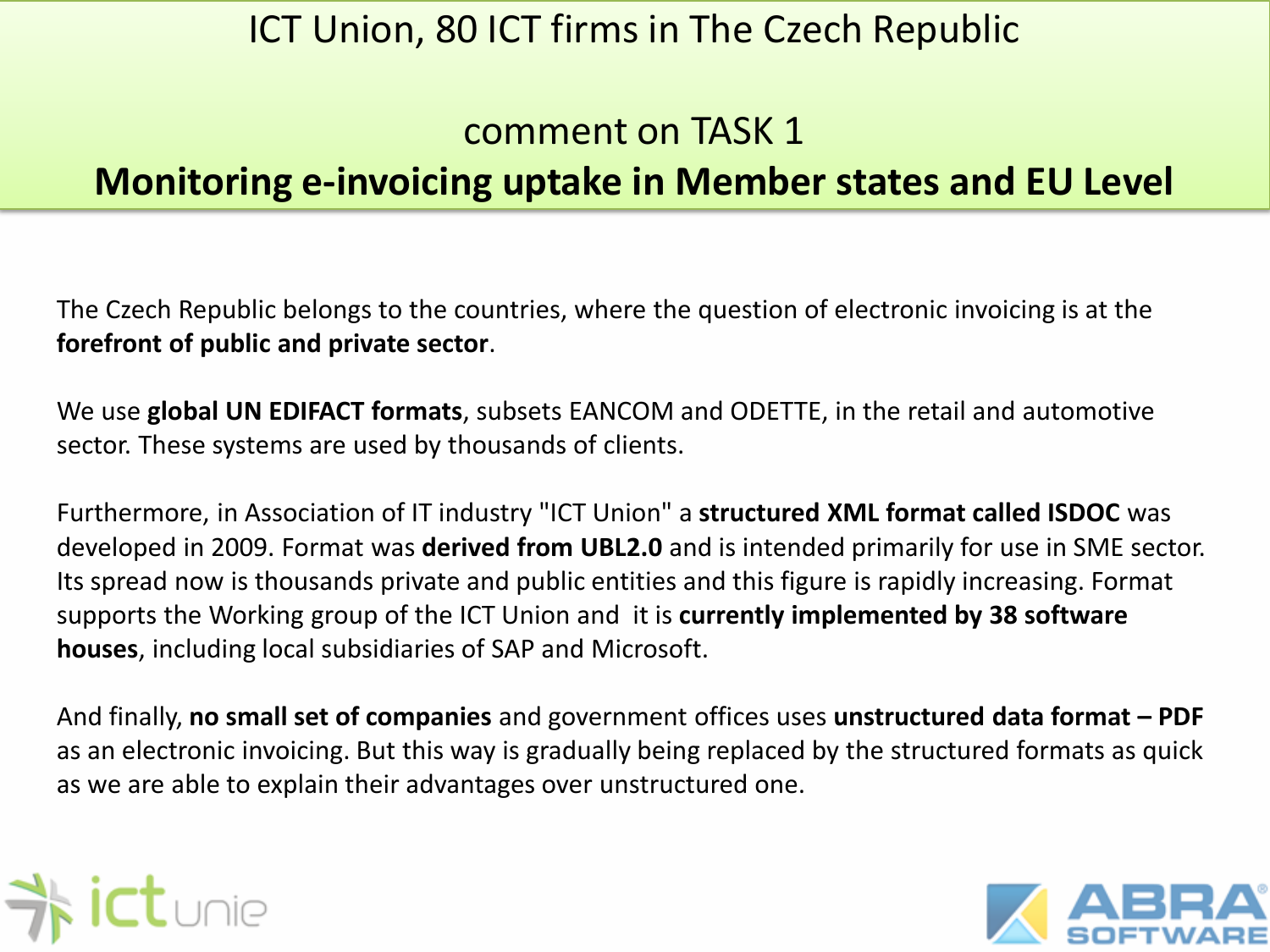## comment to TASK 2 **Exchange of experience and good practices**

Exchange of experience is carried out by **ICT Union** as well as by The **Czech Chamber of Commerce (FITPRO)**. Both organizations hold events to promote experience with electronic invoicing and demonstrate "good practice" in this case.

The Chamber of commerce organizes an **Annual symposium of electronic invoicing**, ICT Union announced in 2008 the **Declaration of support of electronic invoicing**, aiming to expand mainly in the SME segment, and the government and companies have joined this. In 2010, ICT Union made a **press release** which stated that more than **1 million electronic invoices had been issued** in the ISDOC format.

Support for electronic invoicing is also expressed by the government. The **current draft of Public Procurement Law** puts forward an **obligation to make an electronic invoice**, when the supplier is involved in **public procurement**.

We hope, that this law will come into force as soon as possible.



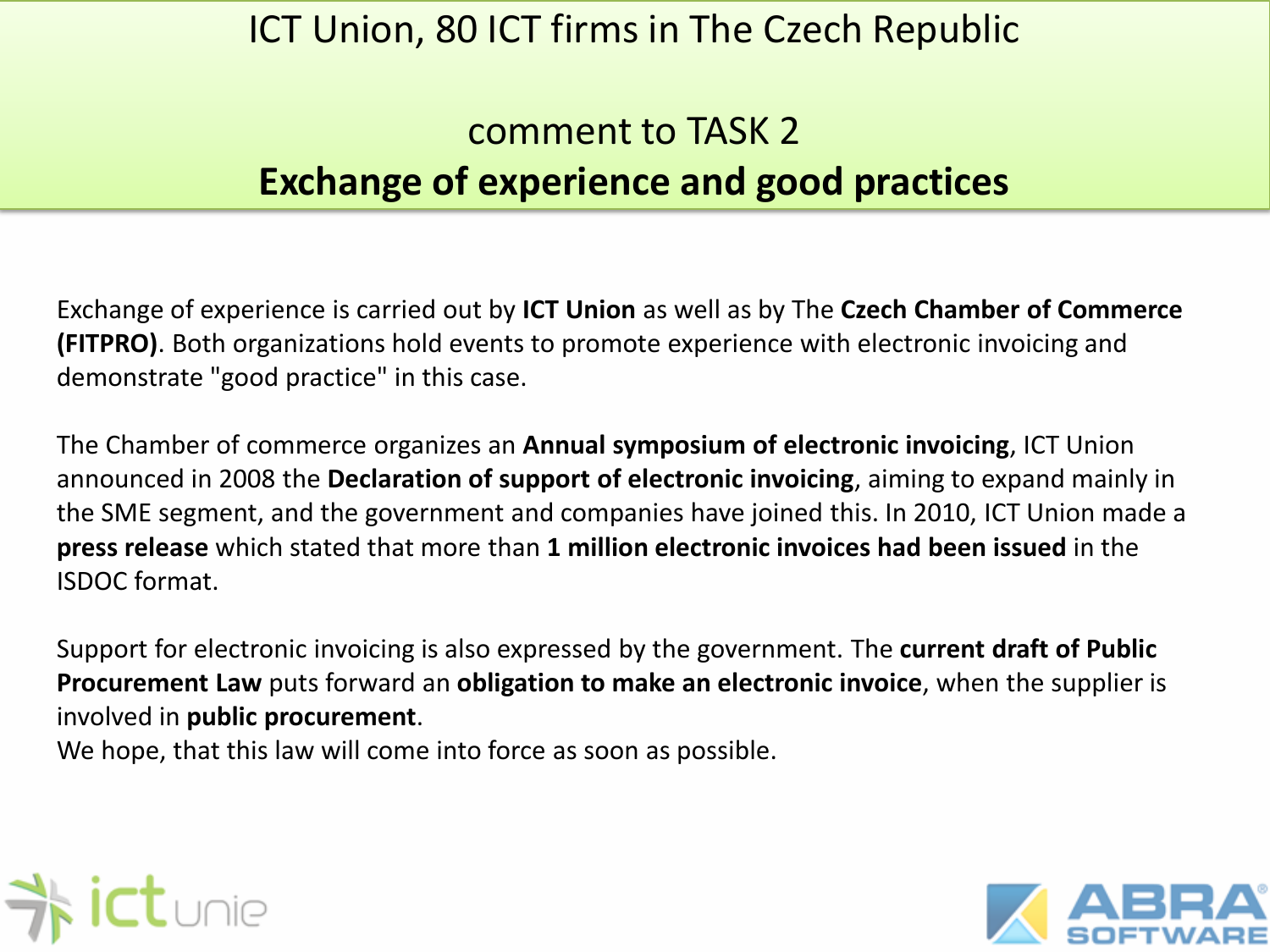#### comment to TASK 3

## **Propose appropriate solutions for remaining cross-border barriers**

The **largest barriers** to expansion of electronic invoicing that we have identified are :

- 1) application of the **law is unclear** in the part of **archiving of electronic documents**, especially in relation to their **origin authentication** and **integrity of the content** (re-signing of electronic signature, time stamps, etc).
- **2) insufficient knowledge** of this technology by **financial authorities** and due to **fear of using** this technology for SME sector.
- **3) obligation** imposed by law to **have an approval** of the recipient **in advance** with electronic form of invoice before sending the first electronic invoice. Just as it is not required in the case of paper invoice, so even in this case the **law should leave it up to the agreement of the parties only**.
- **4) cross border invoicing** has a main barrier in an **inaccurate implementation** of international standards and in the resulting **problems with the content of data items**.